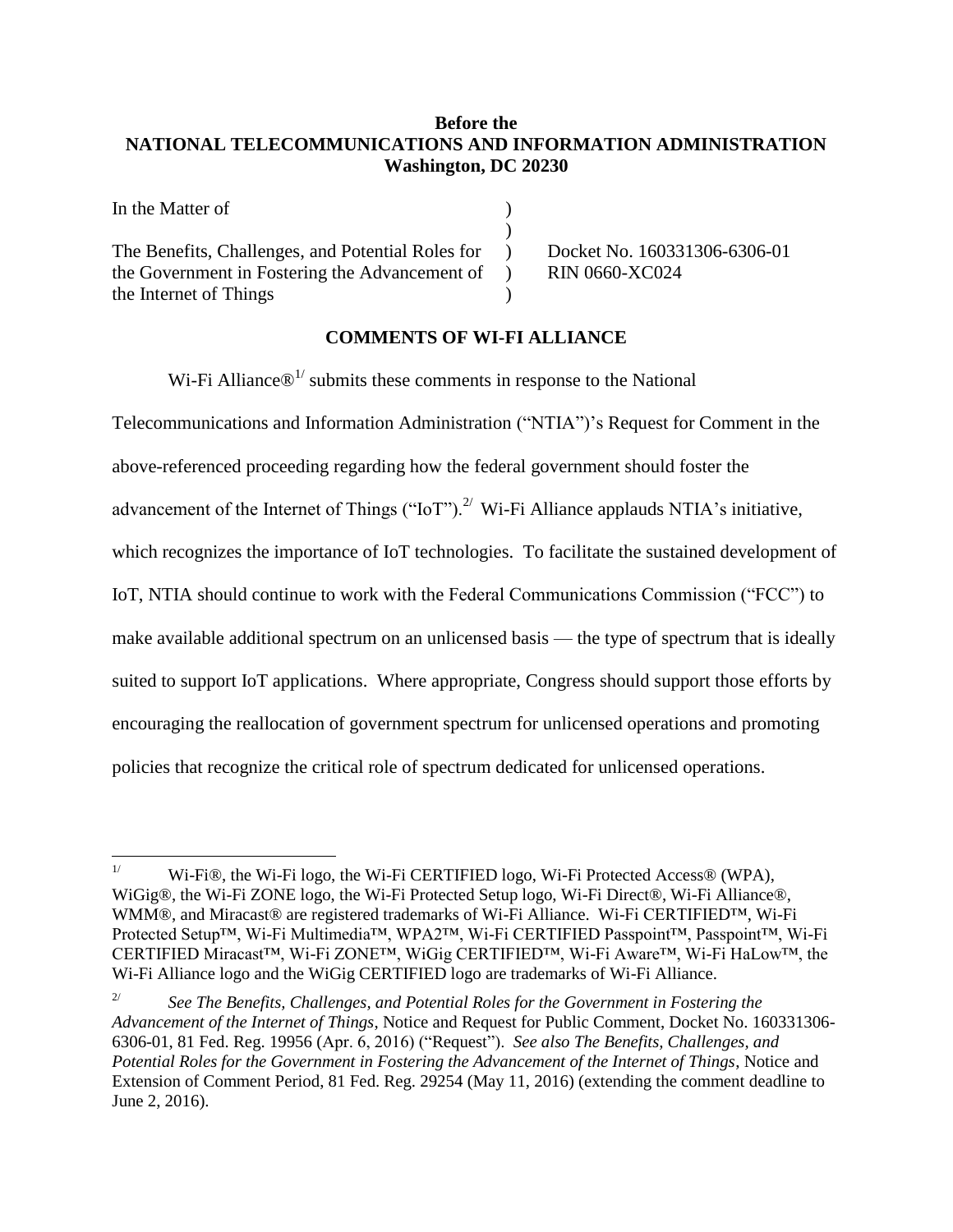Unlocking more spectrum for unlicensed operations will help ensure that IoT devices will have the necessary capacity to communicate seamlessly as those devices become ubiquitous.

### **I. INTRODUCTION AND BACKGROUND**

Wi-Fi Alliance is a global, non-profit industry association of approximately 700 leading companies from dozens of countries devoted to seamless interoperability. With technology development, market building, and regulatory programs, Wi-Fi Alliance has enabled widespread adoption of Wi-Fi® worldwide, certifying thousands of Wi-Fi products each year. The mission of Wi-Fi Alliance is to provide a highly effective collaboration forum for Wi-Fi matters, grow the Wi-Fi industry, lead industry growth with new technology specifications and programs, support industry-agreed standards, and deliver greater product connectivity through interoperability, testing, and certification.

Wi-Fi Alliance has participated in important, recent efforts to expand the spectrum resources available for unlicensed operations, including the FCC's rulemaking proceeding to allow additional access to portions of the 5 GHz band for unlicensed devices, $3/3$  creating the Citizens Broadband Radio Service in the 3.5 GHz band,  $4/$  expanding available spectrum for white space devices in the 600 MHz band,<sup>5/</sup> and increasing the spectrum available for unlicensed uses

 $\frac{1}{3}$ *See Revision of Part 15 of the Commission's Rules to Permit Unlicensed National Information Infrastructure (U-NII) Devices in the 5 GHz Band*, First Report and Order, 29 FCC Rcd. 4127 (2014) ("5 GHz Order"); *Revision of Part 15 of the Commission's Rules to Permit Unlicensed National Information Infrastructure (U-NII) Devices in the 5 GHz Band*, Notice of Proposed Rulemaking, 28 FCC Rcd. 1769 (2013).

<sup>4/</sup> *See Amendment of the Commission's Rules with Regard to Commercial Operations in the 3550- 3650 MHz Band*, Report and Order and Second Further Notice of Proposed Rulemaking, 30 FCC Rcd. 3959 (2015) ("3.5 GHz Order").

<sup>5/</sup> *See Amendment of Part 15 of the Commission's Rules for Unlicensed Operations in the Television Bands, Repurposed 600 MHz Band, 600 MHz Guard Bands and Duplex Gap, and Channel 37, and Amendment of Part 74 of the Commission's Rules for Low Power Auxiliary Stations in the Repurposed 600 MHz Band and 600 MHz Duplex Gap; Expanding the Economic and Innovation Opportunities of Spectrum Through Incentive Auctions*, Report and Order, 30 FCC Rcd. 9551 (2015) ("600 MHz Unlicensed Uses Order"). *See also Amendment of Part 15 of the Commission's Rules for*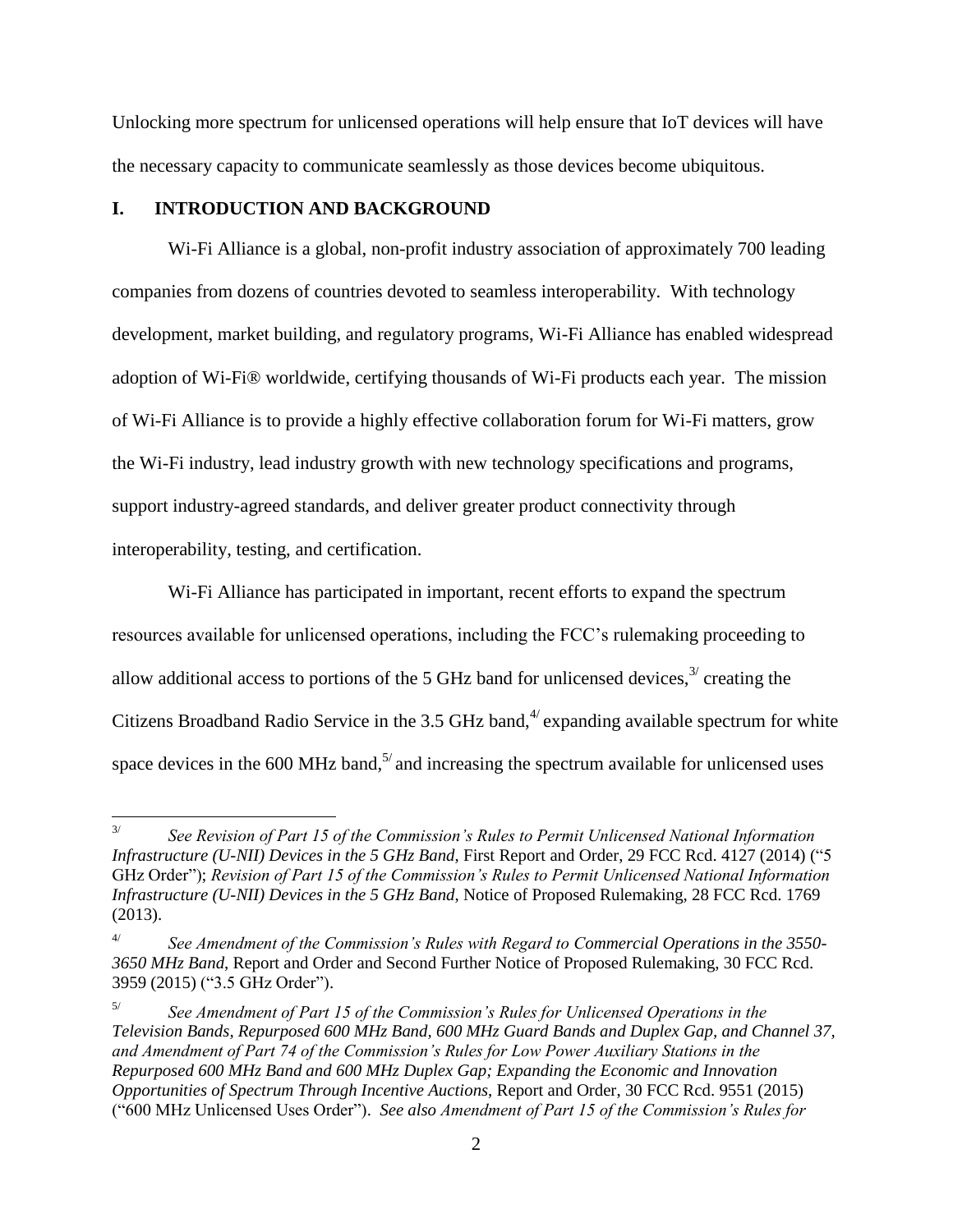like WiGig® in the millimeter wave bands.  $\frac{6}{10}$  As explained further below, because unlicensed spectrum will be a critical driver in the expansion of IoT, NTIA, along with Congress and the FCC, must continue their efforts to make additional unlicensed spectrum available. Accordingly, Wi-Fi Alliance is pleased to have the opportunity to submit this response to NTIA's Request.

### **II. COMMENTS**

#### **A. Unlicensed Spectrum has a Critical Role in IoT.**

The Request asks about the main policy issues that affect IoT and how the government should address or respond to them.<sup> $7/$ </sup> It similarly asks about the technological issues that may hinder the development of IoT, identifying, among others, spectrum availability.<sup>8/</sup> NTIA is right to recognize spectrum availability as a key component of IoT growth. Perhaps more than in any other area, government involvement is necessary to ensure that there is sufficient spectrum the critical link between IoT devices — to support IoT growth.

IoT technologies promise an increasingly connected world where "the most mundane items in our lives can talk wirelessly among themselves, performing tasks on command, giving us data we've never had before."<sup>9/</sup> The key to achieving that vision is spectrum. Spectrum links IoT devices and embedded sensors to a connected world. From buildings and road infrastructure to home appliances, medical devices, and consumer wearables, sensors incorporated in the

 $\overline{a}$ 

*Unlicensed Operations in the Television Bands, Repurposed 600 MHz Band, 600 MHz Guard Bands and Duplex Gap, and Channel 37, and Amendment of Part 74 of the Commission's Rules for Low Power Auxiliary Stations in the Repurposed 600 MHz Band and 600 MHz Duplex Gap; Expanding the Economic and Innovation Opportunities of Spectrum Through Incentive Auctions*, Notice of Proposed Rulemaking, 29 FCC Rcd. 12248 (2014).

<sup>6/</sup> *See Use of Spectrum Bands Above 24 GHz For Mobile Radio Services, et al.*, Notice of Proposed Rulemaking, 30 FCC Rcd. 11878 (2015) ("Millimeter Wave NPRM").

 $\frac{7}{}{}$  Request, 81 Fed. Reg. at 19958.

<sup>8/</sup> *Id.* at 19959.

<sup>9/</sup> Bill Wasik, *In the Programmable World, All Our Objects Will Act as One*, WIRED (May 14, 2013), http://www.wired.com/2013/05/internet-of-things-2/.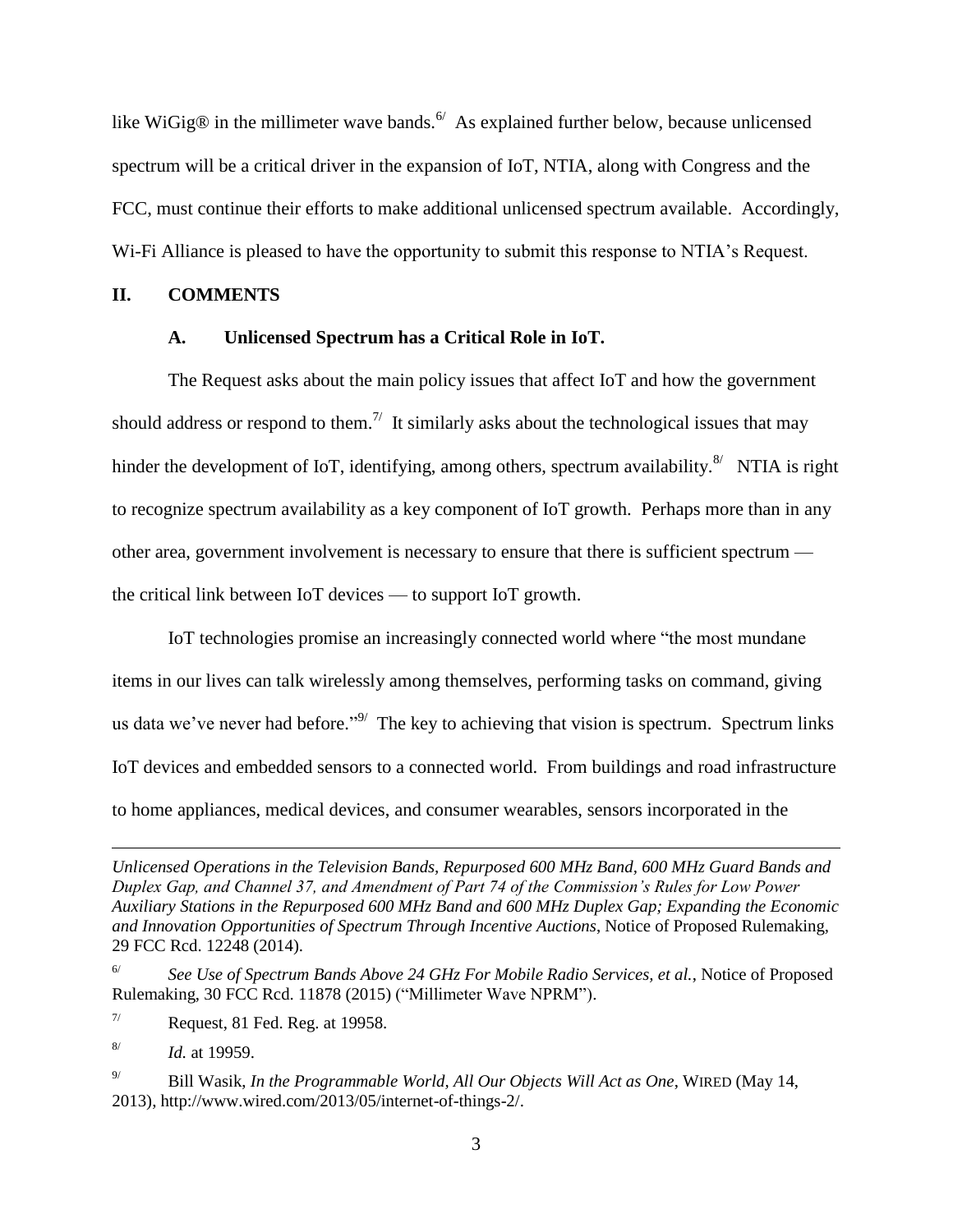everyday require spectrum to use wireless technologies to send their collected data between each other and to remote servers for analysis.<sup>10/</sup> Using these data, engineers will determine the soundness of infrastructure from afar, and doctors can be alerted to urgent medical problems as they occur. If a physical, wired connection to a network were necessary, the Internet of Things and its promises would remain a far-off, futuristic dream, rather than an imminent reality.

A thriving IoT ecosystem requires spectrum supporting unlicensed uses in particular. Shared spectrum is ideal for IoT communications, which tend to be episodic, occasionally transmitting small bursts of data rather than maintaining continuous, high-speed data streams.<sup>11/</sup> IoT devices, especially consumer-oriented devices, need not use exclusive spectrum for their episodic transmissions. Importantly, owners and operators of IoT devices should not need to apply for an exclusive FCC license to use those devices or pay carriers to use spectrum to support IoT applications. IoT devices will share spectrum most efficiently in the unlicensed bands, in which only technical limits constrain the use of the frequencies.

Wi-Fi already plays a key role in the spectrum used to support IoT. For example, Wi-Fi enables users of Google's Nest Learning Thermostat to change their homes' target temperature, make manual adjustments to the thermostat's schedule, and see monthly energy reports from their phones and laptops.<sup>12/</sup> Wi-Fi also enables the speakers in a Sonos wireless speaker system or other comparable system to communicate with each other and play music in synchronization

 $\overline{a}$ 

<sup>10/</sup> *See* Michael Chui, Markus Löffler, and Roger Roberts, *The Internet of Things*, MCKINSEY QUARTERLY (Mar. 2010), http://www.mckinsey.com/industries/high-tech/our-insights/the-internet-ofthings; Sean Gallagher, *The Future Is the Internet of Things*, ARS TECHNICA (Oct. 29, 2015), http://arstechnica.com/unite/2015/10/the-future-is-the-internet-of-things-deal-with-it/.

<sup>11/</sup> *See* Matt Hamblen, *Wi-Fi for the Internet of Things Gets a Name: 'Wi-Fi HaLow'*, COMPUTERWORLD (Jan. 4, 2016), http://www.computerworld.com/article/3018510/mobile-wireless/wi-fifor-the-internet-of-things-gets-a-name-wi-fi-halow.html.

<sup>12/</sup> *See Do I Need Wi-Fi to Use the Nest Learning Thermostat?*, NEST SUPPORT (last visited May 10, 2016), https://nest.com/support/article/Do-I-need-Wi-Fi-to-use-Nest.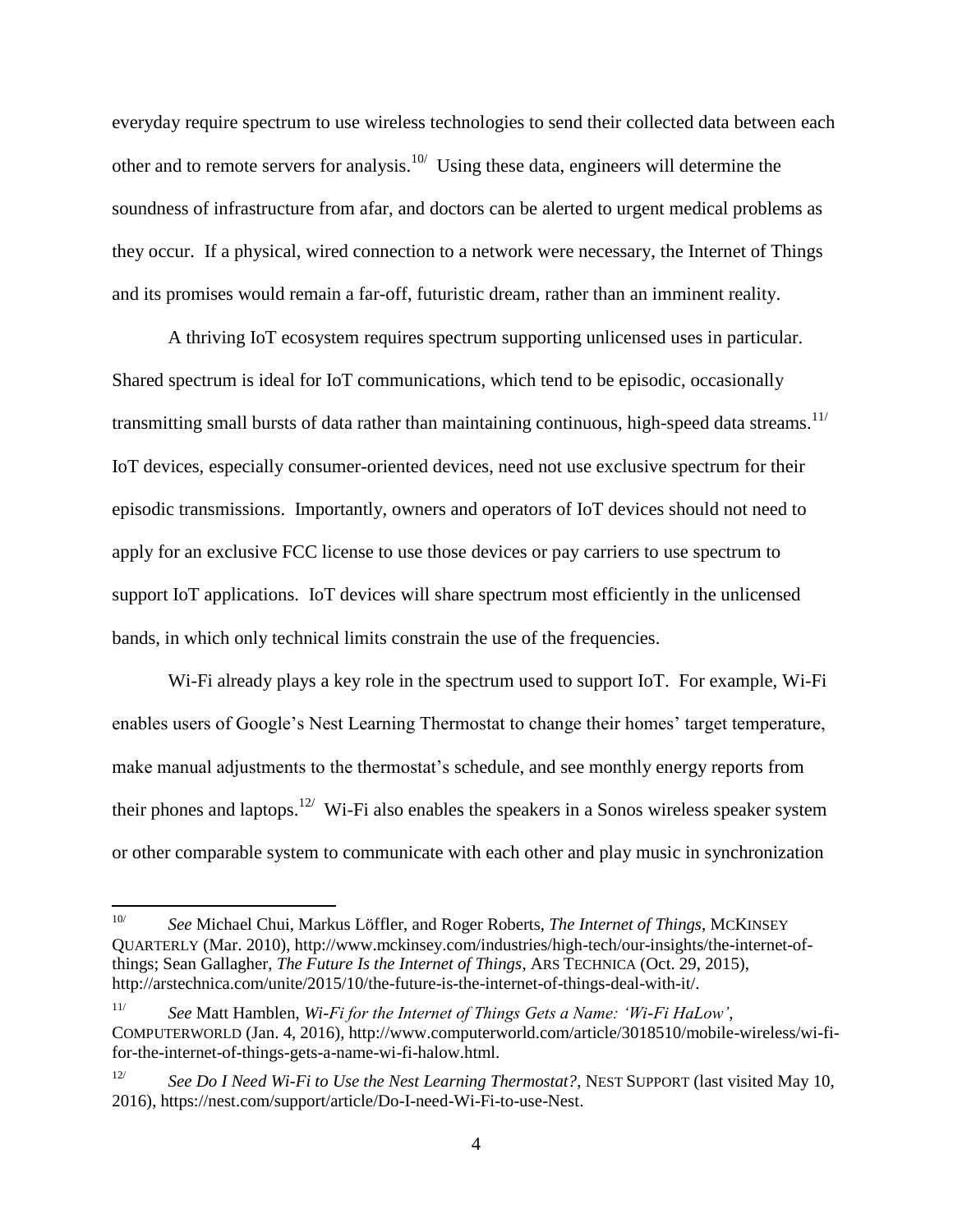across multiple rooms, while permitting user control from a computer or smart device.<sup>13/</sup> Numerous other connected devices on the market today likewise rely on Wi-Fi to provide smart home functionality to consumers.<sup>14/</sup> Indeed, recognizing the value of Wi-Fi for IoT devices, Wi-Fi Alliance has introduced Wi-Fi HaLow™ as the designation for products incorporating IEEE 802.11ah technology for unlicensed use of lower-frequency spectrum well-suited for IoT communications.15/

However, even with reliable technologies empowering IoT devices, sustained development and innovation in the IoT ecosystem requires additional unlicensed spectrum to support IoT. Insufficient spectrum supporting unlicensed uses would stifle IoT innovation. IoT already adds significant load to existing unlicensed bands supporting Wi-Fi, Bluetooth, and other technologies.<sup>16/</sup> Today's unlicensed bands will not support a future where everything is connected. Indeed, the FCC's Technological Advisory Council recommended in 2014 that, "[t]o stimulate IoT growth, the FCC should focus on the availability of unlicensed spectrum."<sup>17/</sup> A significant portion of connected devices in the IoT ecosystem (*e.g.*, connected appliances or

 $\frac{13}{13}$ *See* John Falcone, *Sonos Adds Full Wi-Fi Compatibility with Latest Software Update*, CNET (Sept. 2, 2014), http://www.cnet.com/news/sonos-adds-wi-fi-compatibility-and-boost-accessory/.

<sup>14/</sup> *See, e.g.,* Jeff Dunn, *The 10 Best Devices to Turn Your Home into a Smart Home*, BUSINESS INSIDER (Dec. 2, 2015), http://www.businessinsider.com/best-smart-home-devices-2015-12.Amazon's Echo, for instance, is a voice-controlled digital assistant like Apple's Siri, but is designed to be stationed within a home and connected to a home Wi-Fi network. Users can ask the Echo for the weather, play music from the Echo's built-in speakers, and set alarms or calendar events. Users can also control Philips Hue lightbulbs, also connected to a home Wi-Fi network, through the Echo or using a personal smart device. Belkin's WeMo Switch likewise uses Wi-Fi to allow users concerned about safety to turn devices plugged into the Switch on or off remotely. *See id.*

<sup>15/</sup> *See Wi-Fi HaLow: Low Power, Long Range Wi-Fi*, WI-FI ALLIANCE (last visited May 10, 2016), http://www.wi-fi.org/discover-wi-fi/wi-fi-halow.

<sup>16/</sup> *FCC Technological Advisory Council Meeting Presentation*, at 12 (June 10, 2014), *available at*  https://transition.fcc.gov/bureaus/oet/tac/tacdocs/meeting61014/TACmeetingslides6-10-14.pdf ("FCC TAC Slides").

<sup>17/</sup> *Id.* at 15. *See also* Ariel Diamond, *The Internet of Things and the Importance of Unlicensed Spectrum*, PUBLIC KNOWLEDGE (Aug. 5, 2015), https://www.publicknowledge.org/news-blog/blogs/theinternet-of-things-and-the-importance-of-unlicensed-spectrum.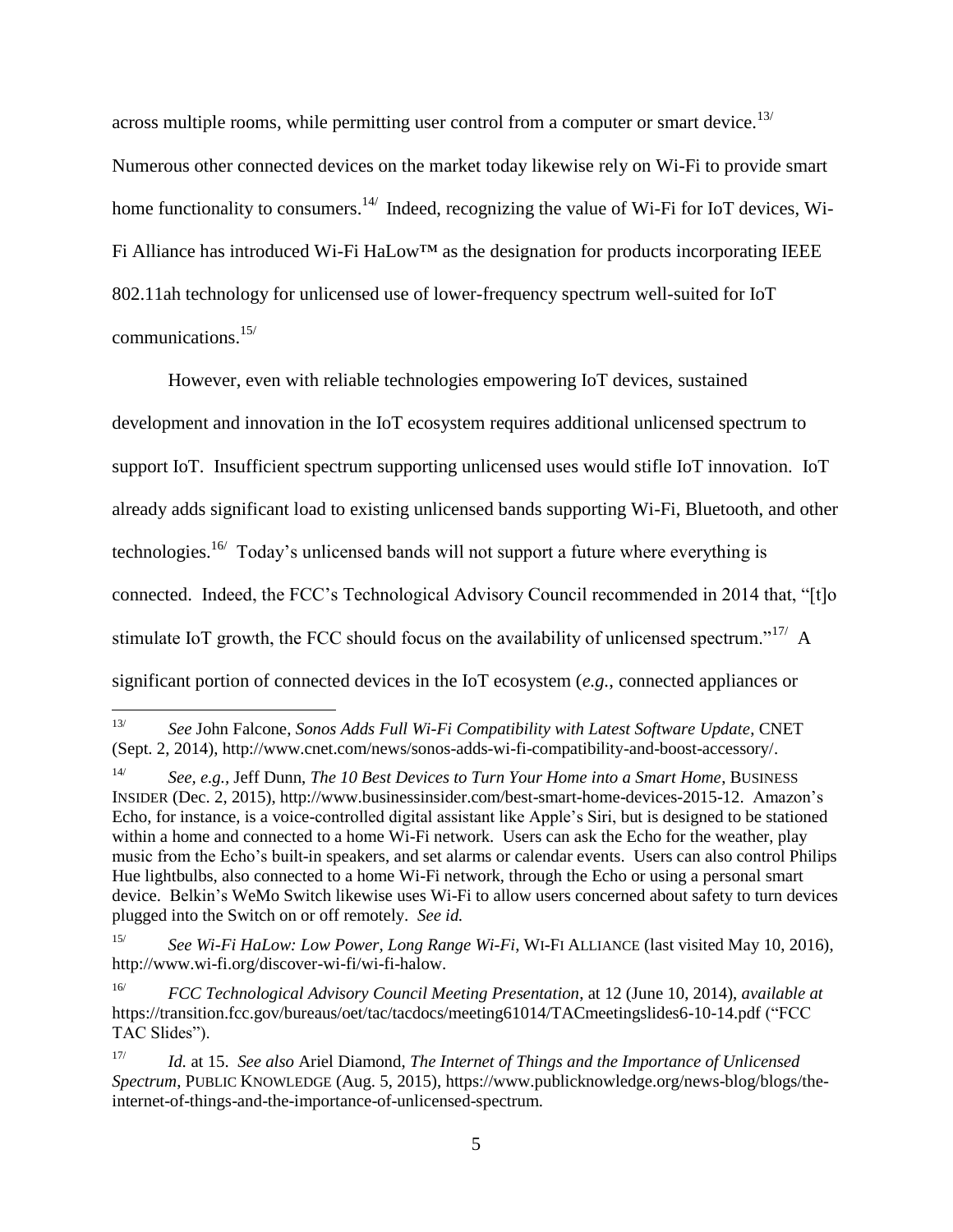structural sensors) will have device lifetimes of greater than ten years, and rapid adoption of IoT requires the advance availability of unlicensed spectrum.<sup>18</sup> The availability of unlicensed spectrum for IoT, which Wi-Fi enabled devices can access, produced current successes. Congress, the FCC, and NTIA should therefore work together to find additional spectrum that can support unlicensed use by IoT devices.

### **B. Congress, the FCC, and NTIA Have Undertaken Important Efforts to Create Opportunities for Unlicensed Uses of Spectrum.**

The Request asks what current or planned laws, regulations, and/or policies foster IoT development and deployment.<sup>19/</sup> The actions that Congress, NTIA, and the FCC have taken to date will foster IoT development by making additional spectrum available for IoT devices. Among other things, in 2012, Congress passed legislation that authorized the auction of broadcast spectrum. As part of its action, it noted that unlicensed operations could be used in the guard bands between various spectrum allocations, including the duplex gap between transmit and receive bands.<sup>20/</sup> In the same legislation, Congress required the FCC to begin a proceeding allowing unlicensed devices to operate in the 5.35-5.47 GHz band, and required NTIA to evaluate spectrum sharing technologies and risks to federal users if unlicensed devices are allowed to operate in the 5.35-5.47 GHz and 5.85-5.925 GHz bands. $^{21/}$ 

The FCC also recently acted to permit greater access to unlicensed spectrum. *First*, consistent with Congressional directive, it will permit unlicensed white space device use of the

 18/ *See* FCC TAC Slides at 13-14.

 $19$ / Request, 81 Fed. Reg. at 19958.

<sup>20/</sup> *See* 47 U.S.C. § 1454(c); Middle Class Tax Relief and Job Creation Act of 2012 § 6407, Pub. L. No. 112-96.

<sup>21/</sup> *See* 47 U.S.C. § 1453; Middle Class Tax Relief and Job Creation Act of 2012 § 6406, Pub. L. No. 112-96.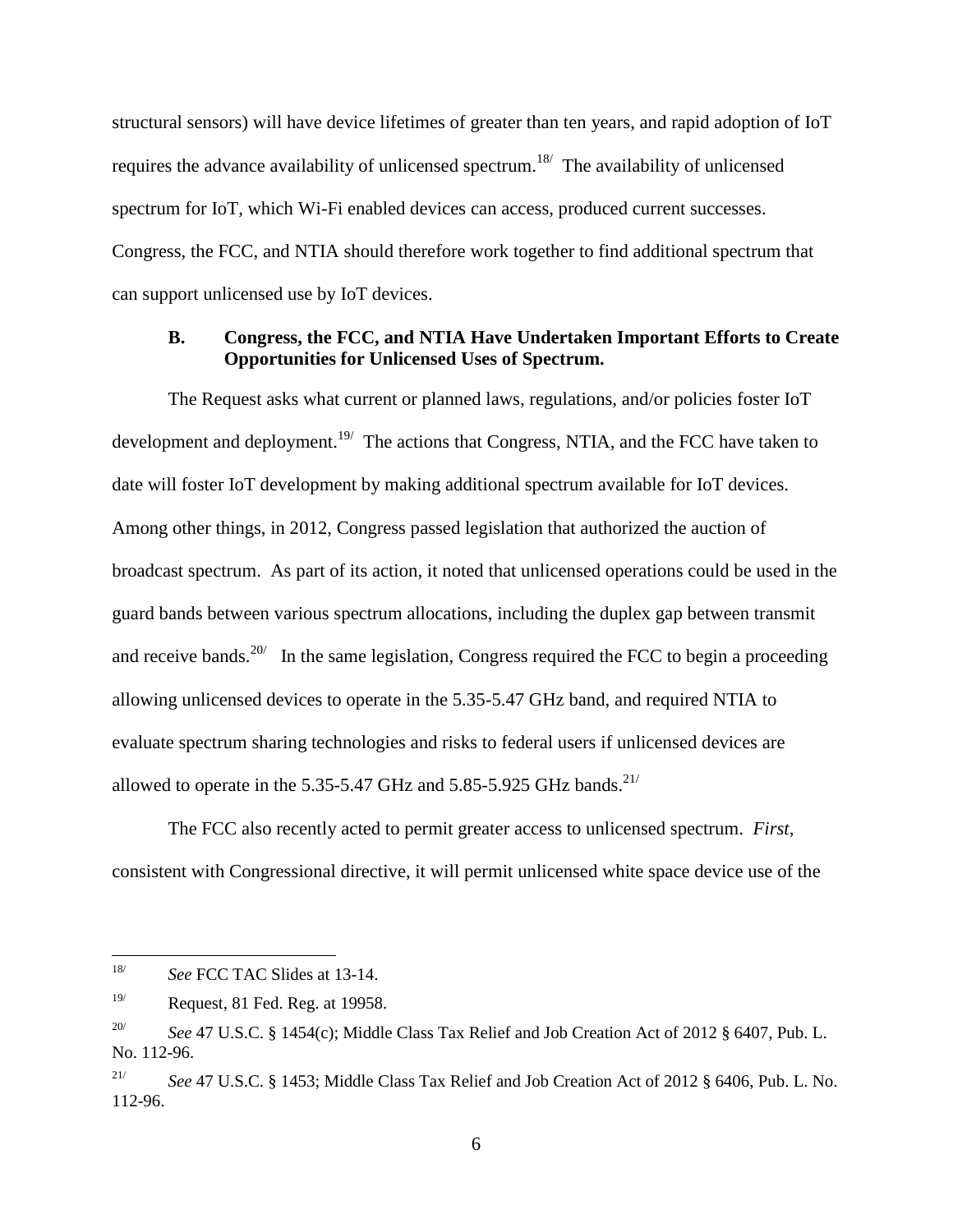$600$  MHz band.<sup>22/</sup> Providing access to unlicensed use of such lower-frequency spectrum helps lay the foundation for a robust IoT ecosystem, for which the propagation characteristics of lower frequencies are especially useful.<sup>23/</sup> Second, the FCC's creation of the Citizens Broadband Radio Service in the 3.5 GHz band — enabling opportunistic shared use of the band — and the opening of the 5 GHz band for shared unlicensed use help foster IoT development.<sup>24/</sup>

NTIA has helped facilitate the expanded use of both of these bands. In 2010, NTIA first proposed shared commercial and federal use of the 3.5 GHz band as long as federal operations were adequately protected, and most recently released a report detailing a proposed implementation of spectrum sharing between commercial communications and federal radar operations in the band.<sup>25/</sup> In addition, in 2013, NTIA released a report evaluating the potential use of up to 195 megahertz of spectrum in the 5 GHz band by Unlicensed-National Information Infrastructure devices, including any potential risk to federal users.  $2^{6/2}$  Wi-Fi Alliance commends these efforts, all of which should be maintained to help provide the spectrum resources essential for a thriving IoT ecosystem.

 $\frac{1}{22}$ *See generally* 600 MHz Unlicensed Uses Order.

<sup>23/</sup> *See* Brian Barrett, *Next-Gen Wi-Fi Will Actually Connect the Internet of Things*, WIRED (Jan. 4, 2016), http://www.wired.com/2016/01/wifi-halow-internet-of-things/.

<sup>24/</sup> *See* 3.5 GHz Order; 5 GHz Order. *See also Revision of Part 15 of the Commission's Rules to Permit Unlicensed National Information Infrastructure (U-NII) Devices in the 5 GHz Band*, Memorandum Opinion and Order, 31 FCC Rcd. 2317 (2016).

<sup>25/</sup> *See* Keith Gremban, *New Report Outlines Possible Roadmap to Further Sharing of the 3.5 GHz Band*, NATIONAL TELECOMMUNICATIONS AND INFORMATION ADMINISTRATION (Apr. 1, 2016), https://www.ntia.doc.gov/blog/2016/new-report-outlines-possible-roadmap-further-sharing-35-ghz-band.

<sup>26/</sup> *See* U.S. Department of Commerce, *Evaluation of the 5350-5470 MHz and 5850-5925 MHz Bands Pursuant to Section 6406(b) of the Middle Class Tax Relief and Job Creation Act of 2012* (Jan. 2013), https://www.ntia.doc.gov/files/ntia/publications/ntia\_5\_ghz\_report\_01-25-2013.pdf.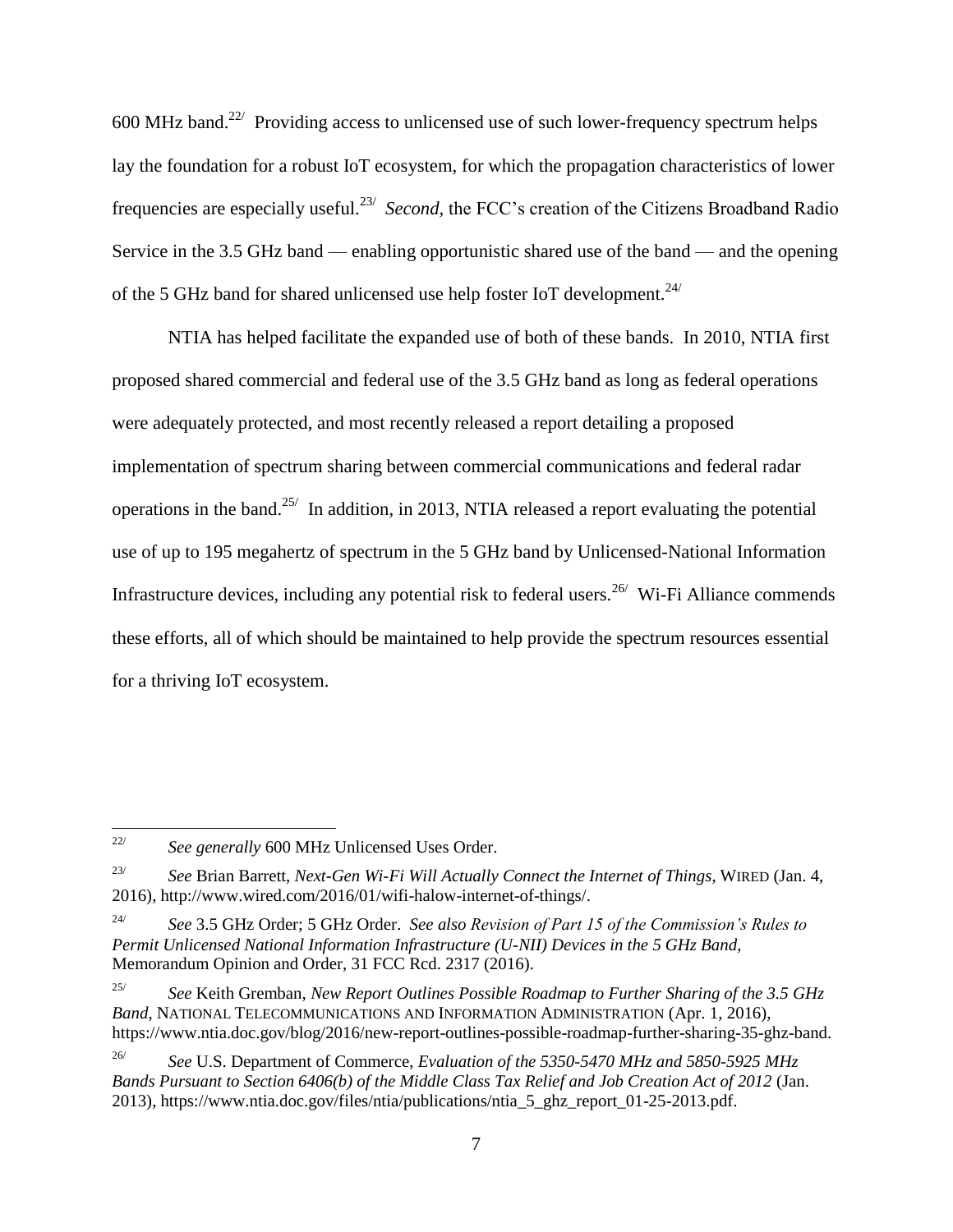### **C. Additional Spectrum Should Be Allocated for Unlicensed Use.**

However, more work is necessary to ensure that additional spectrum is available to support IoT applications. Congress can take a leading role in those efforts. Wi-Fi Alliance is encouraged by draft legislation that would require reallocating at least 100 megahertz for unlicensed use.<sup>27/</sup> The MOBILE NOW Act would also require rules to permit unlicensed services in frequencies designated as guard bands for spectrum allocated by auction; require the Government Accountability Office to study unlicensed spectrum and Wi-Fi use in low-income communities; establish a policy to make sufficient unlicensed spectrum available to meet consumer demand; develop a national plan for making additional spectrum available for unlicensed uses; and require NTIA to study spectrum in the 3 GHz and millimeter wave bands for additional potential use by unlicensed operations.<sup>28/</sup>

The FCC has several pending proceedings in which it can make important decisions about spectrum available for unlicensed use. For example, in evaluating use of millimeter wave band spectrum, the FCC is examining in particular whether to permit unlicensed operations on board aircraft throughout the 57-64 GHz band and whether to permit unlicensed use of the 64-71 GHz band.<sup>29/</sup> As Wi-Fi Alliance has advocated, the FCC should permit unlicensed operations, including on board aircraft, throughout the 57-71 GHz band.<sup>30/</sup> Similarly, in its proceeding governing unlicensed white space devices,  $31/$  the FCC should ensure that any new rules do not unnecessarily and overly burden white space devices, especially low-power, fixed white space

 $27\prime$ MOBILE NOW Act, S.2555,  $114^{th}$  Cong. § 3 (2016).

<sup>28/</sup> *Id.* §§ 4-5, 12, 16, 18-19.

<sup>29/</sup> *See* Millimeter Wave NPRM ¶¶ 54-59, 304-306.

<sup>30/</sup> *See* Comments of Wi-Fi Alliance, GN Docket No. 14-177, *et al.* (filed Feb. 26, 2016).

<sup>31/</sup> *See Amendment of Part 15 of the Commission's Rules for Unlicensed White Space Devices*, Notice of Proposed Rulemaking and Order, 31 FCC Rcd. 1657 (2016).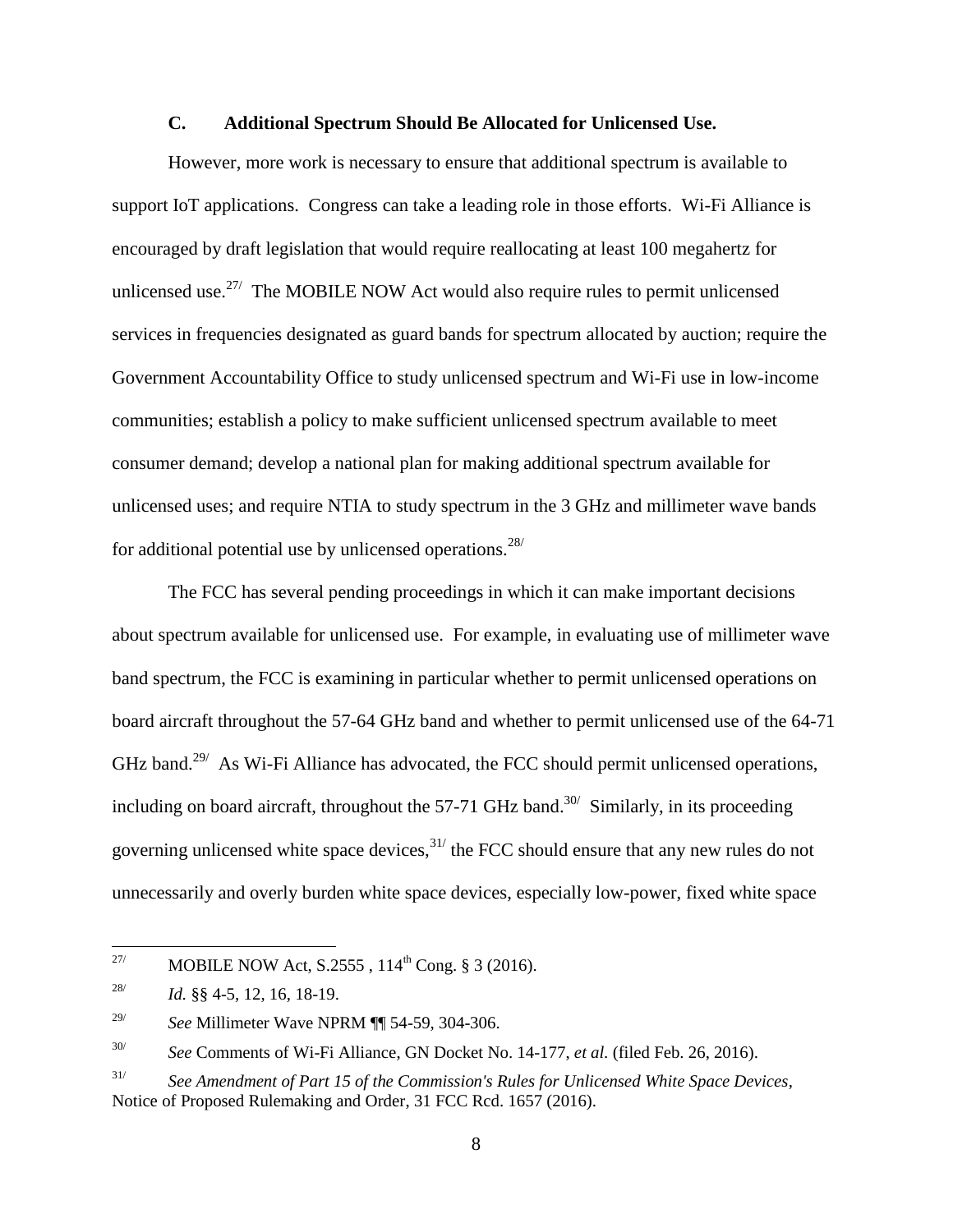devices.<sup>32/</sup> The FCC will also have an important opportunity to further open up the 5 GHz band for unlicensed use as it refreshes the record in that proceeding to examine the 5.9 GHz band in particular.<sup>33/</sup> In addition to acting in these pending proceedings, the FCC should investigate whether lower frequency bands like the 450-470 MHz band may be dedicated for unlicensed use to support IoT applications. IoT devices typically employ lower-power communications, and would be able to share lower frequency bands with other existing low-power operations.

NTIA likewise continues to have an important role in fostering IoT development. Through its Commerce Spectrum Management Advisory Committee ("CSMAC"), NTIA has already identified federal spectrum that can be reallocated for non-federal users and how federal spectrum can be shared with non-federal users.<sup>34/</sup> NTIA should continue this work, studying how it can help effect a vibrant IoT ecosystem, and should investigate what other spectrum besides the 3.5 GHz band federal users may be able to share with unlicensed operations.

Finally, in allocating further spectrum to permit IoT operations, the FCC and NTIA should coordinate with international bodies to promote uniform spectrum allocations. Harmonized spectrum allocations will facilitate the development of IoT devices that can be marketed and manufactured efficiently on a global scale. The FCC and NTIA, for instance,

34/ U.S. Department of Commerce, *Identification of 15 Megahertz of Spectrum Between 1675 and 1710 MHz for Reallocation from Federal Use to Non-Federal Use Pursuant to Section 6401(a) of the Middle Class Tax Relief and Job Creation Act of 2012* (Feb. 2013),

 $\frac{1}{32}$ *See* Comments of Wi-Fi Alliance, ET Docket No. 16-56 and RM-11745 (filed May 6, 2016).

<sup>33/</sup> *See The Commission Seeks to Update and Refresh the Record in the "Unlicensed National Information Infrastructure (U-NII) Devices in the 5 GHz Band" Proceeding*, Public Notice, ET Docket No. 13-49, FCC 16-68 (rel. June 1, 2016).

https://www.ntia.doc.gov/files/ntia/publications/1675-1710 mhz report to president 02192013.pdf; Department of Commerce Spectrum Management Advisory Committee, *Streamlining Federal/Non-Federal Spectrum Sharing*, National Telecommunications & Information Administration (Sept. 19, 2008), *available at* https://www.ntia.doc.gov/report/2008/streamlining-federalnon-federal-spectrumsharing.